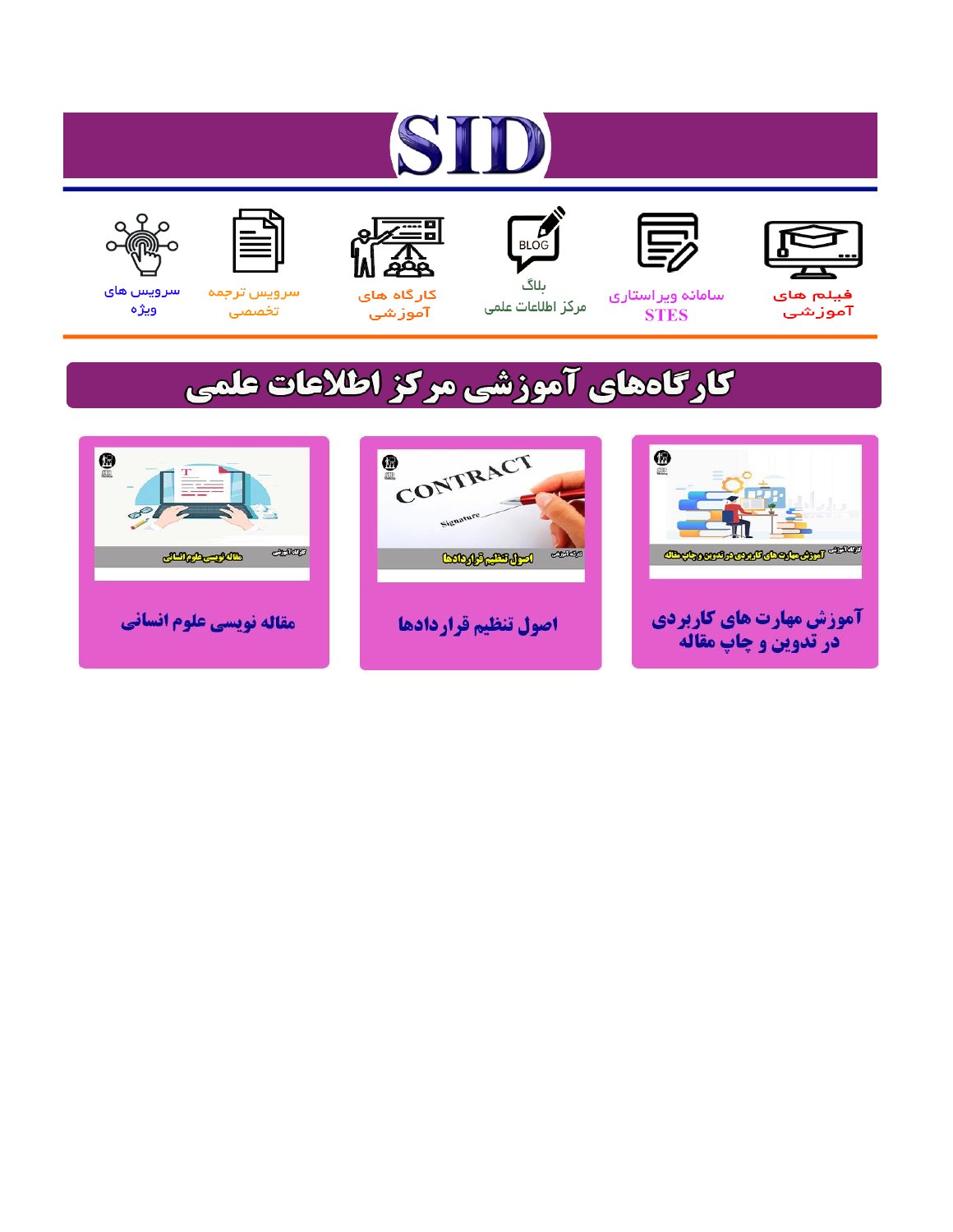## **Evaluation of Active Power Cost in Combined AC-DC Systems**

Vahid Talavat<sup>1</sup>, Sadjad Galvani<sup>1</sup>, Mahdi Hajibeigy<sup>1\*</sup> 1- Department of Electrical and Computer Engineering of Urmia University, Urmia, Iran. Email: v.talavat@urmia.ac.ir, s.galvani@urmia.ac.ir Email: st\_m.hajibeigy@urmia.ac.ir (Corresponding author)

Received: February 2018 Revised: June 2018 Accepted: July 2018

#### **ABSTRACT:**

In this paper, the economic dispatch problem in combined AC-DC systems is studied based on the equivalent losses matrix of power flow. The proposed method starts with calculation of the power flow for the combined AC-DC system, and continues with the calculation of the losses matrix. Afterwards, the economic dispatch problem is calculated by the interior point method. The active powers which are founded by the economic dispatch problem, are used to recalculate the new power flow. The procedure will be iterated until the results convergence. Finally, several simulations carried out on a 14-bus system including five generation units, with and without DC links.

**KEYWORDS:** Combined AC-DC System, Power Flow, Interior Point Method, Economic Dispatch, Optimization.

#### **1. INTRODUCTION**

Operating a system, means to choose an optimal operation that satisfies all constraints while obtaining the best profit. Nowadays, the power systems become more difficult and more complicated to control, because they support very high energy and contain several nonlinear systems. In this work, we try to share the best amount of active powers between all production units by ED problem. Several techniques and ideas are developed by the researchers to offer the minimum cost of total active power at the real time. From 1930, the engineers were concerned with the problem of the proper distribution of the load between the available production units [1]. Production techniques are based on the successive loading plants depending on their production capability. The ED problem has been a subject of intensive research, including the classical methods as, linear and dynamic programming, nonlinear methods and others based on the AIT (artificial inelegance technical) by simple and hybrid methods [2-5]. With the modification in our networks, ED problems are not concerned only by the methods of calculation, also, it handles with the constraint of network elements and others. In [6] the authors presented the calculation of ED problem taking to consideration the constraint of the transmission capacity line between two areas. In [7] authors were interested by the influence of the thermal limits of transmission lines in the economic dispatch, where others treated the problem in the presence of different fossil-fired in thermal generator units, wind power units, solar, etc. in [8] the problem of multiple fossil fired in **Exerce Consults** and the propose and the studied based on the equilibration of the proposed method starts with calculation of the power flow of or the combined AC-DC systems is studied based on the equilibration of the lo

thermal units studied for minimizing the total cost. In [9] the authors coordinated the wind and thermal generator for minimizing the total cost of generation units. Also, in [10] the authors introduced the wind and solar thermal energies in ED calculation, introducing the constraints of speed wind, solar radiating and temperature. On the other hand, many authors treated the ED calculation with the minimization of emission of polluting gas [11-14]. Because of the great importance to operate each system in the lowest cost, we focus on the optimal cost in the presence of DC links into the AC networks. In this research, we calculate the realizable best PF with a minimum total cost of the active power, by means of the calculation of ED problem after the extraction of the equivalent losses matrix of the AC-DC system.

#### **2. ECONOMIC PROBLEM**

The problem is to ensure the balance of powers at the lowest cost when the total load is known. Frequency, voltage level and security were held constant. All nodes are assumed to be known voltage.

#### **2.1. Mathematical Model**

The mathematical model of the minimization the total cost problem is given by the following system

$$
F_T = \sum_{i=1}^{ng} F_i \tag{1}
$$

$$
\sum_{i=1}^{ng} P_{Gi} = P_L + P_D \tag{2}
$$

$$
P_{Gi}^{min} \le P_{Gi} \le P_{Gi}^{max} \tag{3}
$$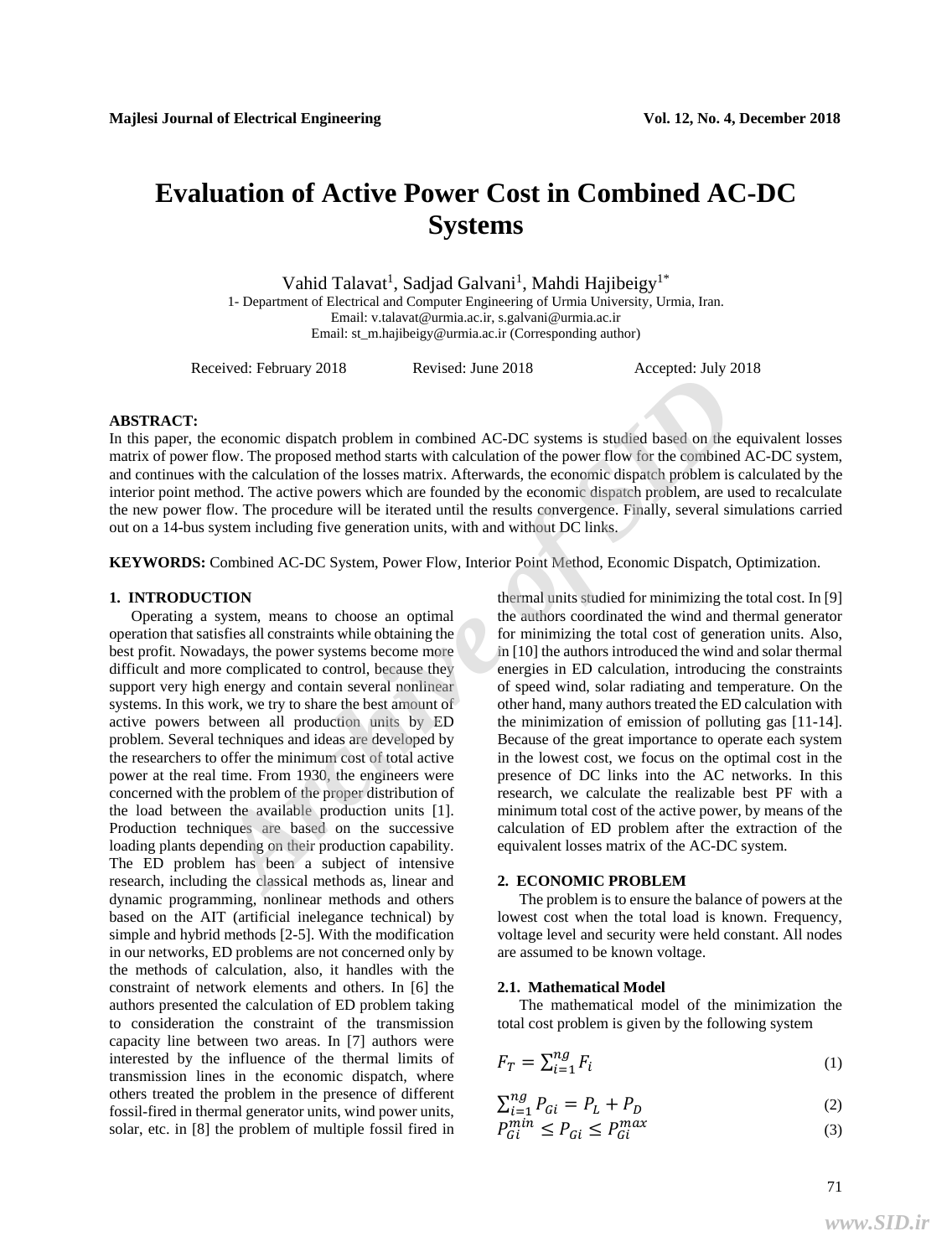$$
F_i = a_i P_{Gi}^2 + b_i P_{Gi} + c_i
$$
 (4)

Where  $F_i$  is the cost function of unit *i* and  $P_{Gi}$ ,  $P_L$ ,  $P_D$ are respectively, the active power of unit  $i$ , the total active power losses and the total demand of active power. To calculate the transmission losses in AC networks, we use the known losses formula:

$$
P_L = P_G^T B P_G + P_G^T B_0 + B_{00}
$$
\n<sup>(5)</sup>

Where, *B* terms represent the losses coefficients.

#### **2.2. Losses Coefficients Calculation**

The calculation of the transmission losses can be deduced after calculating the PF, or, by means of losses matrix. Several studies have been carried out for determining this matrix; we invite you to consult [15- 16]. In this work we calculate the power losses by the matrix of *B*-coefficients. Because of the mixture of the transmission network, we write *P<sup>L</sup>* as follow: **Efficients Calculation**<br>
ion of the transmission losses can be<br>
lectuating the PF, or, by means of losses<br>
studies have been carried out for<br>
strating twe inviter out to converter).<br>
ITS-converter).<br>
ITS-converter).<br>
It

$$
P_L = P_{LAC} + \sum_{j}^{Ndc} P_{LDC}^j
$$
\n<sup>(6)</sup>

*PLAC* is the losses of the AC equivalent network devoid of all DC links. *PLDC* is the losses of all DC links and *Ndc* is its number. For calculating *PLAC* we use the (5)

$$
P_{LAC} = P_G^T B_{AC} P_G + P_G^T B_{AC0} + B_{AC00}
$$
 (7)

For calculating *P<sub>LDC*</sub>, several manners can be used such as, subtracting between all rectifier powers to all inverters power:

$$
P_{LDC} = \sum_{j} P_{dr}^{j} - \sum_{j} P_{di}^{j}
$$
 (8)

#### **3. HVDC SYSTEM**

### **3.1. Mathematical Model of HVDC System**

The main equations of converter stations can be written as follows [17]

$$
V_{dk} = T_k V_k \cos \theta_{dk} - X_{ck} I_{dk} \tag{9}
$$

$$
V_{dk} = K_{\gamma} T_k V_k \cos \phi_k \tag{10}
$$

$$
P_{dk} = V_{dk} I_{dk} \tag{11}
$$

$$
Q_{dk} = V_{dk} I_{dk} \tan(\phi_k) \tag{12}
$$

$$
I_d = (V_{dr} - V_{di})/R_{dc} \tag{13}
$$

Where *k* indicates the converter,  $K_{\gamma} = 0.995$ ,  $\theta_{dk}$  is the angle of firing delay for the rectifier and the extinction angle for the inverter,  $\boldsymbol{q}_k$  is the power factor at the converter,  $T_k$  is the transformation ratio of the load tap changer,  $X_{ck}$ ,  $R_{dc}$  are the equivalent reactance of the

converter transformer and resistance of DC line, respectively. Also,  $V_k$ ,  $V_{dk}$ ,  $P_{dk}$ ,  $Q_{dk}$ ,  $I_d$ , are the voltage on the primary side of the converter transformer, the DC voltage, the injected active power, the injected reactive power and the DC line current, respectively. Below, in Fig. 1, we show the studied DC system called HVDC-CSC (high voltage DC- current source converter).



**Fig. 1**. Scheme of HVDC-CSC (current source converter).

#### **3.2. Control Equations**

For the AC-DC system operation, we must choose the model control for each converter station as:

$$
Fixed current control: I_d - I_d^{sp} = 0
$$
\n(14)

Fixed voltage control:  $V_d - V_d^{sp} = 0$  (15)

$$
Fixed power control: V_d I_d - P_d^{sp} = 0
$$
 (16)

Fixed angle control :  $cos\theta_d - cos\theta_d^{sp} = 0$  (17)

$$
Fixed ratio control: T - T^{sp} = 0
$$
\n(18)

## **4. POWER FLOW CALCULATION**

#### **4.1. Power Flow Equations**

The power equations in AC-DC nodes are given by:

$$
\Delta P_i = P_i^{sp} - V_i \sum_{j \in i} V_j (G_{ij} cos \theta_{ij} + B_{ij} sin \theta_{ij}) \pm
$$
  
\n
$$
V_{ak} I_{dk} = 0
$$
\n(19)

$$
\Delta Q_i = Q_i^{sp} - V_i \sum_{j \in i} V_j (G_{ij} sin \theta_{ij} - B_{ij} cos \theta_{ij}) \pm V_{ak} I_{ak} tan(\phi_k) = 0
$$
\n(20)

The positive and negative signs correspond, respectively, to the inverter and the rectifier. The index *k* corresponds to the converter of node *i*. If the nodes are purely alternative, the last terms of converters in equations (19) -(20) will be eliminated.  $G_{ij}$ ,  $B_{ij}$  are respectively the real and imaginary parts elements of admittance bus matrix of the system devoid of all DC links.

#### **4.2. Converter Equations**

For the DC system, the following equations are used:

$$
\Delta d_{1k} = V_{dk} - T_k V_k \cos \theta_{dk} + X_{ck} I_{dk} = 0 \tag{21}
$$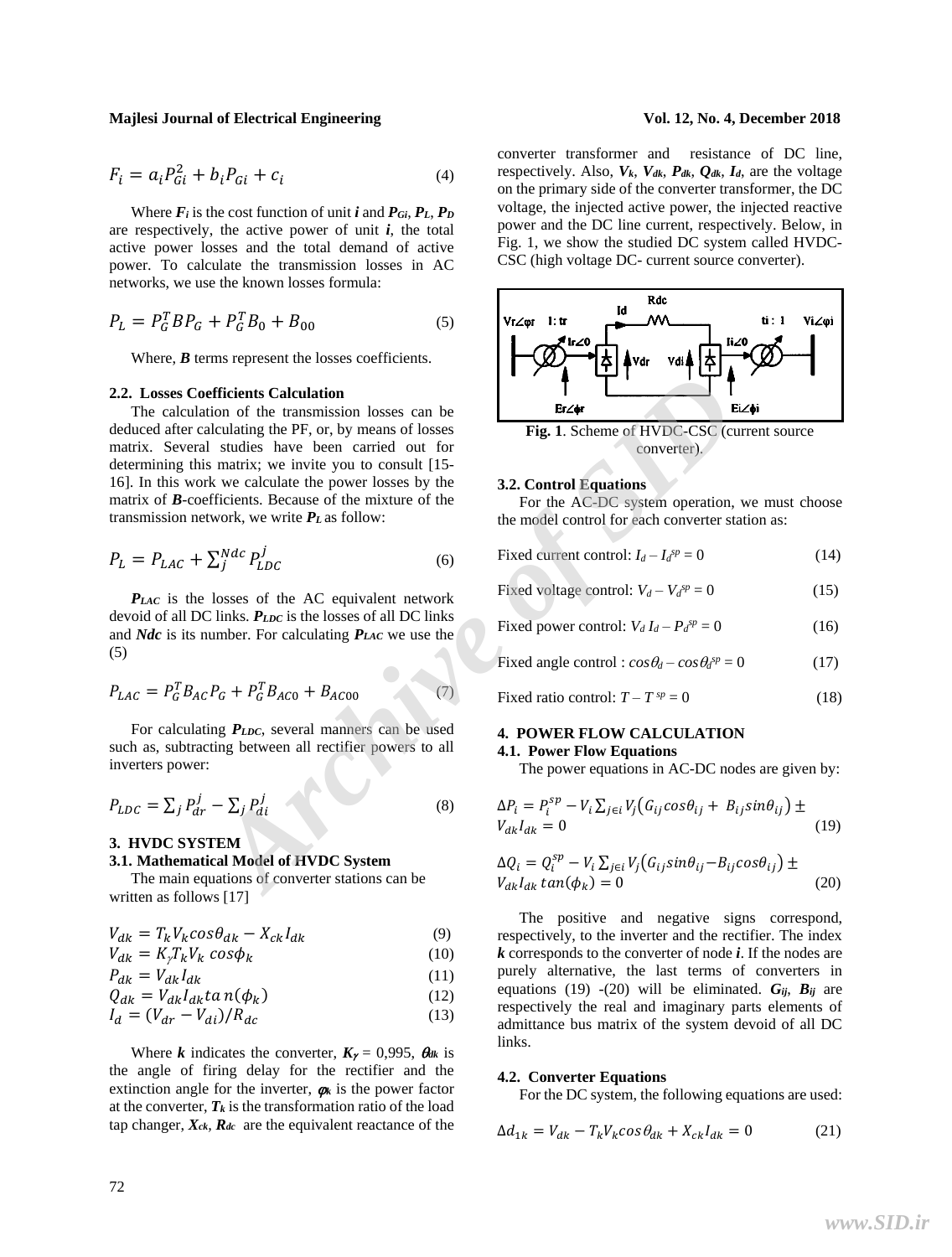$$
\Delta d_{2k} = V_{dk} - K_{\gamma} T_k V_k \cos \phi_k = 0 \tag{22}
$$

$$
\Delta d_{3k} = \pm I_{dk} - \sum_{j \in NC} g_{kj} V_{dk} = 0
$$
\n(23)

The *Nc is* the set of terminal nodes, *gkj* are the elements of bus admittance matrix *Gd*. For example, for one DC link, we obtain *G<sup>d</sup>* equal to:

$$
G_d = \begin{bmatrix} 1/R_{dc} & -1/R_{dc} \\ -1/R_{dc} & 1/R_{dc} \end{bmatrix}
$$
 (24)

The power equations, established earlier, are similar to those of the classical PF. Therefore, the solution can be done by the same methods, where

$$
\Delta D = [M] \Delta X \tag{25}
$$

Where,  $X = \left[ V_d^T I_d^T T_k^T \cos \theta_d^T \phi_d^T \right]^\text{T}$  and,  $\Delta D = \left[ \Delta d_l \right]$  $\Delta d_2$   $\Delta d_3$   $\Delta d_4$   $\Delta d_5$  ]. *M* is the matrix of the partial derivatives system  $\partial f(D)/\partial X$ .

#### **5. CALCULATION OF OPTIMAL SOLUTION**

In this study, we calculate the optimal solution of the AC-DC system by reiterating, sequentially, the computes of AC-DC PF, losses matrix and ED problem.

#### **5.1. Calculation of Power Flow 5.1.1. Simultaneous method**

This method solves all equations of AC-DC system simultaneously. So, we have



**Fig. 2**. Flowchart of AC-DC PF by the sequential method.

#### **5.2. Calculation of the Economic Dispatch**

We will not detail the method of calculation of the ED problem. In this work we use the IPM for calculating nonlinear problems, because it can handle equalities and inequalities constraints. To calculate the optimal solution, we are basing on the combination of two research directions, called affine scaling and

centralization. The combination of the search directions increases the potential of the optimization algorithm in terms of speed and reliability with the exact result [18]. The IPM solution is based on the modification of the KKT (Karush-Kuhn-Tucker) conditions where the solution of the obtained equation system can be done by two steps; the first is the calculation of control variables

Where  $J$ ,  $A$ ,  $C$  and  $M$  are the submatrix that we can easily obtain. The system of (26) has the same nature as that of the conventional PF. Therefore, the solution can be done by the iterative methods such as Newton's method.

#### **5.1.2. Alternative method**

After separation of AC and DC sub-systems, we proceed to calculate the active and reactive powers at each converter, using  $(25)$  and  $(11)$  - $(12)$ , and we inject them in their equivalent nodes of the purely AC system to calculate the voltage profile. The voltages calculated at terminal nodes will be used to recalculate the new converter powers, the sequential iteration process continues until the convergence of the calculations.

### **5.1.3. The algorithm of sequential (alternative) method**

**Step 1.** Enter the data of overall system in the separate forms of AC and DC systems.

**Step 2.** Choose the initial values of AC and DC systems. **Step 3.** Calculate for the DC system, the active and reactive powers injected into the converters.

**Step 4.** Inject the DC powers calculated, previously, in the terminal nodes of the purely AC system.

**Step 5.** Calculate the voltage profile of the purely AC system.

**Step 6.** If there is convergence, display the results. If not, go to step 3 using the calculated voltages, of the AC system, in the terminal nodes of the DC system.

The flowchart of this algorithm is shown below in Fig 2.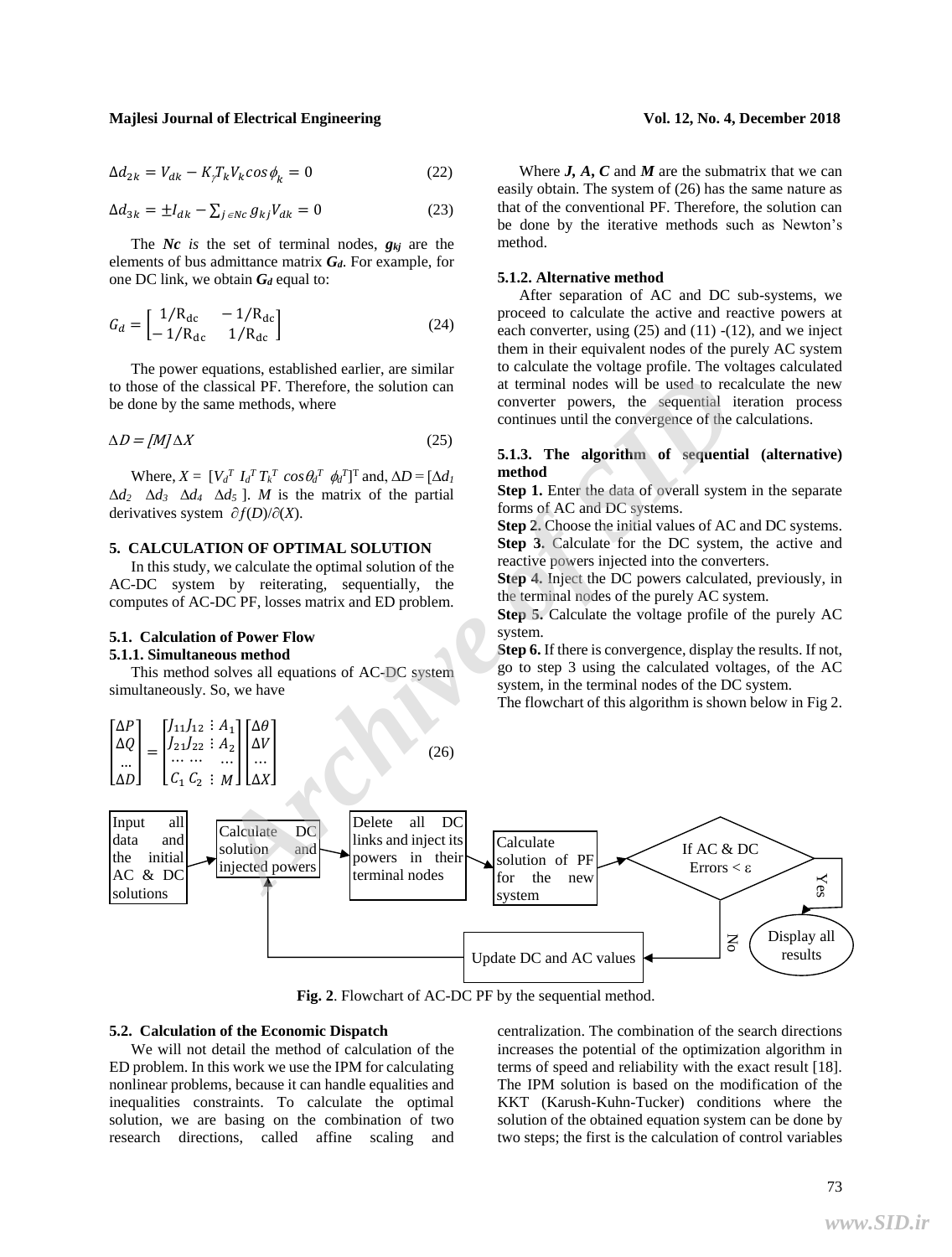and Lagrange equality multipliers, and the second is the calculation of slack variables and Lagrange inequality multipliers. The details and explications of this method are shown also in [18].

#### **5.3. Calculation Algorithm of Optimal Solution**

**Step 1.** Introduce the initial data to calculate the AC-DC PF.

**Step 2.** Calculate the voltage profile and the DC powers in the AC-DC system.

**Step 3.** Calculate the active power losses in the DC system.

**Step 4.** Delete all DC links and inject their powers in the equivalent terminal nodes.

**Step 5.** Calculate the losses matrix for the new system (purely CA).

**Step 6.** Calculate the ED problem by IPM.

**Step 7.** If the PG powers calculated by ED problem are identical to those of the AC-DC PF, display the results and the optimal cost. Otherwise, inject the obtained PG powers by ED problem in the generator nodes and go to step 2. The flowchart of the combined method is represented in Fig. 3.



**Fig. 3.** The Flowchart of the applied technique

#### **6. APPLICATION SYSTEM**

In this section we will use IEEE 14 bus system with 5 generation units. First, without introducing DC links in the AC system; second with an HVDC connected between nodes 4 and 5 and finally; with a multi-terminal DC system connected between bus 4, 5 and 2. The data HVDC-CSC systems are shown in Tables 1-2. For the calculation of PF, we use the alternating Iteration method, and for the ED problem we use the IPM with the combination of two search directions, affine scaling direction and centralization direction. At the end, the details of generation units are given in Table 3.

**Table 1.** The HVDC data.

|                                                  | Rectifier | Inverter |  |  |
|--------------------------------------------------|-----------|----------|--|--|
| Bus                                              |           |          |  |  |
| $XC$ [pu]                                        | 0.054831  | 0.054831 |  |  |
| $R_{dc}$ (n <sub>i</sub> - n <sub>i</sub> ) [pu] | ገ በ1272   |          |  |  |

| <b>Table 2.</b> The Multi-terminal DC system data. |  |
|----------------------------------------------------|--|
|----------------------------------------------------|--|

|                        | Rectifier | Rectifier | Inverter |
|------------------------|-----------|-----------|----------|
| bus                    |           |           |          |
| $X_c$ [pu]             | 0.054831  | 0.054831  | 0.054831 |
| $R_{dc}$ $(n_i - n_j)$ | (2-       | $(2-5)$   | $(4-5)$  |
| `pu                    | 0.05537   | 0.05426   | 0.012.72 |

**Table 3.** Data of generation units

| <b>Tuble of Baile of generation units</b> |            |               |                             |  |  |  |  |  |
|-------------------------------------------|------------|---------------|-----------------------------|--|--|--|--|--|
| Unit $(i)$                                | $c_i$ [\$] | $b_i$ [\$/MW] | $a_i$ [\$/MW <sup>2</sup> ] |  |  |  |  |  |
| $P_{G1}$                                  | 200        | 7.U           | 0.008                       |  |  |  |  |  |
| $P_{G2}$                                  | 180        | 0.J           | 0.009                       |  |  |  |  |  |
| $P_{G3}$                                  | 140        | o.o           | 0.007                       |  |  |  |  |  |
| $P_{G6}$                                  | 200        |               | 0.008                       |  |  |  |  |  |
| $P_{G8}$                                  | 200        |               | 0.008                       |  |  |  |  |  |

## **7. RESULTS AND COMMENTS**

The objective of these simulations is to obtain a minimum total cost of active powers production of the AC-DC systems, the voltage profile and the equivalent losses matrix. After simulations, the Tables 4-5 show the PF results, before and after ED calculation. DC control variables for a system with one DC link are shown in Table 6. The results of total costs show amelioration in the costs after the ED calculation and the best amount is obtained for the system without DC links. The

equivalent losses matrixes are shown in (27) -(29) and in (30) -(32) respectively, for the systems with one DC link and multi-terminal DC links. Comparing with mixed systems, the lowest cost is obtained for the multiterminal AC-DC system by an economy of 57 [\$/h]. The introductions of DC links affect the costs because they consummate the reactive powers that influence the active power productions. Adding DC links do not necessarily improve the total cost. Whereas, our simulations have improved the total cost for a multi-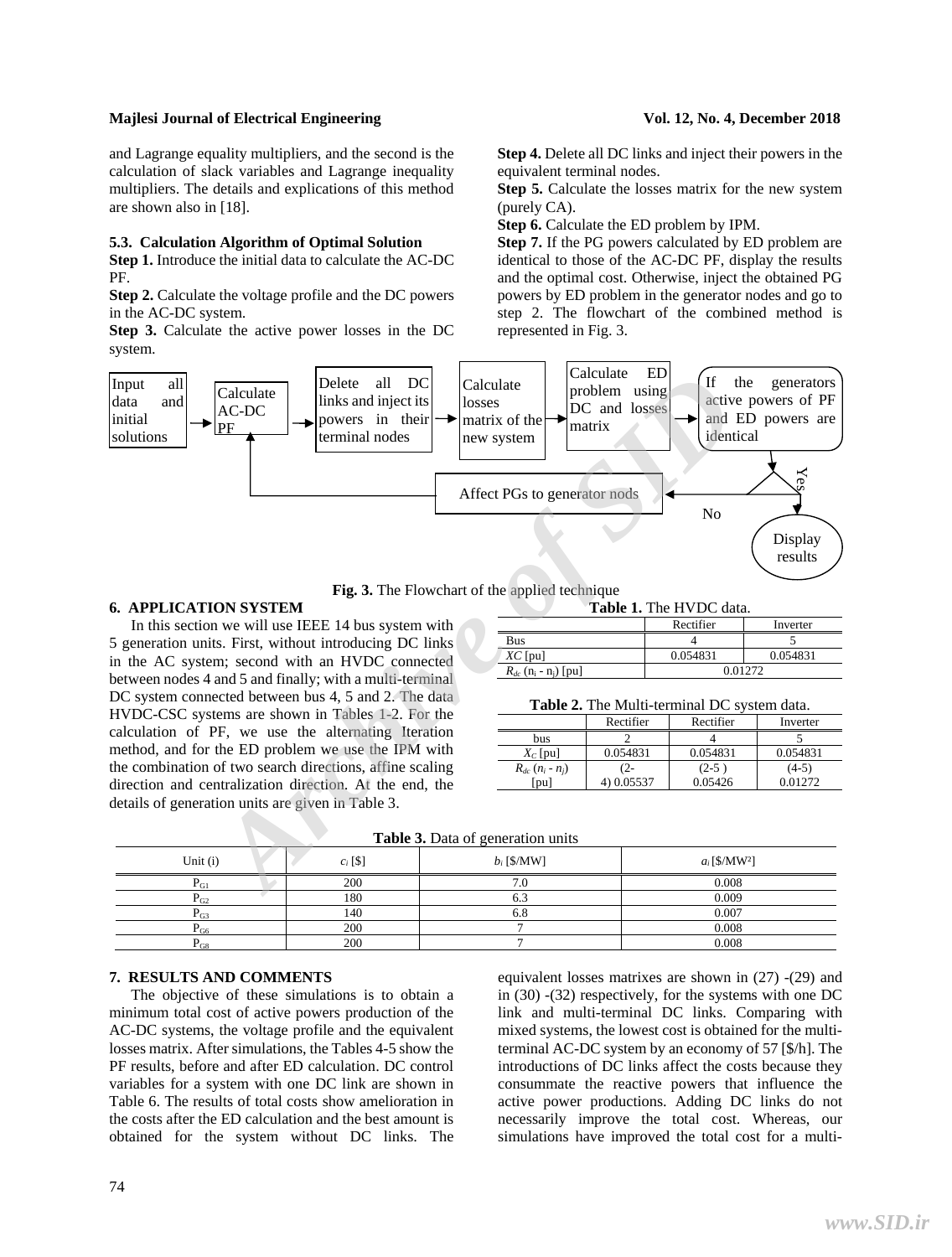terminal DC network, because we have added the third converter station in a generation node; where its need for reactive power is locally supplied. Fig. 4-6 show the different values that take the total cost by PF and ED calculations; where, all simulations have the same form.

|                      |      | System without DC links<br>System with one DC link |                         |             | System with three DC links |                |                                                 |          |                            |                |              |             |
|----------------------|------|----------------------------------------------------|-------------------------|-------------|----------------------------|----------------|-------------------------------------------------|----------|----------------------------|----------------|--------------|-------------|
| $\mathbf{N}^{\circ}$ | V    | $\delta$                                           | ${\bf P}$               | $\bf Q$     | V                          | $\delta$       | ${\bf P}$                                       | Q        | V                          | $\delta$       | ${\bf P}$    | $\mathbf Q$ |
| $\mathbf{1}$         | 1.06 | 0.00                                               | $-5.00$                 | 41.11       | 1.06                       | 0.00           | 11.21                                           | 80.77    | 1.06                       | 0.00           | 3.81         | 67.50       |
| $\mathbf{2}$         | 1.05 | 0.69                                               | 102.00                  | $-12.18$    | 1.03                       | $-0.80$        | 102.00                                          | 34.48    | 1.05                       | $-1.16$        | 102.00       | 2.42        |
| $\mathfrak{Z}$       | 1.01 | $-4.61$                                            | $-81.88$                | 2.91        | 0.96                       | $-10.72$       | $-81.88$                                        | 16.17    | 0.98                       | $-10.51$       | $-81.88$     | 14.43       |
| $\overline{4}$       | 1.02 | $-1.18$                                            | $-66.92$                | $-10.00$    | 0.92                       | $-10.20$       | $-66.92$                                        | $-43.97$ | 0.94                       | $-9.90$        | $-66.92$     | $-13.08$    |
| 5                    | 1,02 | $-0.43$                                            | -10.64                  | $-2.24$     | 1.00                       | 4.78           | $-10.64$                                        | -45.32   | 0.96                       | 6.65           | $-10.64$     | $-47.65$    |
| 6                    | 1,06 | 2.50                                               | 84.32                   | 13.94       | 1.03                       | 3.49           | 84.32                                           | 16.50    | 1.02                       | 4.93           | 84.32        | 24.66       |
| $\tau$               | 1.02 | 3.15                                               | 0.00                    | 0.00        | 0.95                       | $-2.52$        | 0.00                                            | 0.00     | 0.96                       | $-2.24$        | 0.00         | 0.00        |
| $\,8\,$              | 1.05 | 11.68                                              | 90.00                   | 25.94       | 1.04                       | 6.68           | 90.00                                           | 58.38    | 1.04                       | 6.89           | 90.00        | 54.03       |
| 9                    | 1.00 | $-0.08$                                            | $-41.30$                | $-23.24$    | 0.92                       | $-4.89$        | $-41.30$                                        | $-23.24$ | 0.93                       | $-4.47$        | $-41.30$     | $-23.24$    |
| 10                   | 1.00 | $-0.03$                                            | $-12.60$                | $-8.12$     | 0.93                       | $-3.76$        | $-12.60$                                        | $-8.12$  | 0.93                       | $-3.18$        | $-12.60$     | $-8.12$     |
| 11                   | 1.02 | 1.08                                               | -4.90                   | $-2.52$     | 0.97                       | $-0.20$        | $-4.90$                                         | $-2.52$  | 0.96                       | 0.79           | $-4.90$      | $-2.52$     |
| 12                   | 1.04 | 1.13                                               | $-8.54$                 | $-2.24$     | 1.00                       | 1.65           | $-8.54$                                         | $-2.24$  | 0.99                       | 3.01           | $-8.54$      | $-2.24$     |
| 13                   | 1.03 | 0.95                                               | $-18.90$                | $-8.12$     | 0.99                       | 1.13           | $-18.90$                                        | $-8.12$  | 0.98                       | 2.40           | $-18.90$     | $-8.12$     |
| 14                   | 0.98 | $-1.16$                                            | $-20.86$                | $-7.00$     | 0.92                       | $-3.91$        | $-20.86$                                        | $-7.00$  | 0.92                       | $-3.14$        | $-20.86$     | $-7.00$     |
|                      |      | Total cost                                         | 3671.37                 |             | 3793.52                    |                |                                                 | 3737.19  |                            |                |              |             |
|                      |      |                                                    |                         |             |                            |                | Table 5. Results obtained after ED calculation. |          |                            |                |              |             |
|                      |      |                                                    | System without DC links |             |                            |                | System with one DC link                         |          | System with three DC links |                |              |             |
| $\mathbf{N}^\circ$   | V    | $\delta$                                           | ${\bf P}$               | $\mathbf Q$ | V                          | $\delta$       | $\mathbf{P}$                                    | Q        | V                          | $\delta$       | $\mathbf{P}$ | Q           |
| $\mathbf{1}$         | 1,06 | $\overline{0}$                                     | 22,65                   | 36,50       | 1,06                       | $\overline{0}$ | $-0,38$                                         | 67,50    | 1,06                       | $\overline{0}$ | $-0,38$      | 70,59       |
| $\mathbf{2}$         | 1,04 | 0,13                                               | 80                      | 0,24        | 1,04                       | $-0.41$        | 80                                              | 40,60    | 1,05                       | $-0,28$        | 98,33        | $-35,88$    |
| 3                    | 1,01 | $-2.94$                                            | $-36,58$                | $-10,5$     | 0.99                       | $-6,38$        | $-31,88$                                        | 13,65    | 1,01                       | $-6,50$        | $-31,88$     | 17,46       |
| $\overline{4}$       | 1,01 | $-2,28$                                            | $-66,92$                | $-10$       | 0,93                       | $-7,89$        | $-66,92$                                        | $-77,93$ | 0,96                       | $-8,25$        | $-66,92$     | $-16,15$    |
| 5                    | 1,02 | $-1,73$                                            | $-10,64$                | $-2,24$     | 1,00                       | 4,15           | $-10,64$                                        | $-88,40$ | 0.96                       | 3,78           | $-10,64$     | $-91,68$    |
| 6                    | 1,05 | $-2,25$                                            | 47,34                   | 13,69       | 1,02                       | 0,65           | 45,67                                           | 12,10    | 1,02                       | $-1,07$        | 36,06        | 27,46       |

## Table 5. Results obtained after ED calculation.

|                    | System without DC links |          |              | System with one DC link |         |          | System with three DC links |             |      |          |          |             |
|--------------------|-------------------------|----------|--------------|-------------------------|---------|----------|----------------------------|-------------|------|----------|----------|-------------|
| $\mathbf{N}^\circ$ | V                       | δ        | P            | $\mathbf Q$             | V       | $\delta$ | P                          | $\mathbf Q$ | V    | $\delta$ | P        | $\mathbf Q$ |
| 1                  | 1.06                    | $\Omega$ | 22,65        | 36,50                   | 1.06    | $\Omega$ | $-0,38$                    | 67,50       | 1.06 | $\Omega$ | $-0,38$  | 70,59       |
| $\overline{2}$     | 1,04                    | 0,13     | 80           | 0,24                    | 1,04    | $-0.41$  | 80                         | 40,60       | 1,05 | $-0,28$  | 98,33    | $-35,88$    |
| 3                  | 1.01                    | $-2,94$  | $-36,58$     | $-10,5$                 | 0.99    | $-6,38$  | $-31,88$                   | 13,65       | 1,01 | $-6,50$  | $-31,88$ | 17,46       |
| $\overline{4}$     | 1.01                    | $-2,28$  | $-66.92$     | $-10$                   | 0.93    | $-7.89$  | $-66.92$                   | $-77.93$    | 0.96 | $-8,25$  | $-66.92$ | $-16.15$    |
| 5                  | 1.02                    | $-1,73$  | $-10.64$     | $-2,24$                 | 1.00    | 4,15     | $-10.64$                   | $-88.40$    | 0.96 | 3,78     | $-10.64$ | $-91,68$    |
| 6                  | 1.05                    | $-2,25$  | 47,34        | 13.69                   | 1.02    | 0.65     | 45,67                      | 12,10       | 1.02 | $-1,07$  | 36,06    | 27,46       |
| $\tau$             | 1,01                    | 0,10     | $\mathbf{0}$ | $\Omega$                | 0,96    | $-0.55$  | $\Omega$                   | $\Omega$    | 0.98 | $-2,67$  | $\theta$ | $\theta$    |
| 8                  | 1.04                    | 7,28     | 74,70        | 20,67                   | 1.04    | 10.10    | 105,04                     | 55,42       | 1,04 | 6,35     | 90,34    | 44,59       |
| 9                  | 0.99                    | $-3,28$  | $-41,3$      | $-23,24$                | 0.94    | $-3,97$  | $-41.3$                    | $-23,24$    | 0.95 | $-5,79$  | $-41,3$  | $-23,24$    |
| 10                 | 0.99                    | $-3,52$  | $-12,6$      | $-8,12$                 | 0.94    | $-3.58$  | $-12,6$                    | $-8,12$     | 0.95 | $-5,39$  | $-12,6$  | $-8,12$     |
| 11                 | 1,02                    | $-3,05$  | $-4,9$       | $-2,52$                 | 0,97    | $-1,61$  | $-4,9$                     | $-2,52$     | 0,98 | $-3,38$  | $-4,9$   | $-2,52$     |
| 12                 | 1,03                    | $-3,53$  | $-8,54$      | $-2,24$                 | 0,99    | $-0.96$  | $-8,54$                    | $-2,24$     | 0.99 | $-2,68$  | $-8,54$  | $-2,24$     |
| 13                 | 1.02                    | $-3,62$  | $-18.9$      | $-8,12$                 | 0,98    | $-1,27$  | $-18.9$                    | $-8,12$     | 0.98 | $-3,01$  | $-18.9$  | $-8,12$     |
| 14                 | 0.98                    | $-4,98$  | $-20,86$     | $-7$                    | 0.93    | $-4,48$  | $-20,86$                   | $-7$        | 0.94 | $-6,25$  | $-20,86$ | $-7$        |
|                    | Total cost<br>3627,32   |          |              |                         | 3731,89 |          |                            | 3674,89     |      |          |          |             |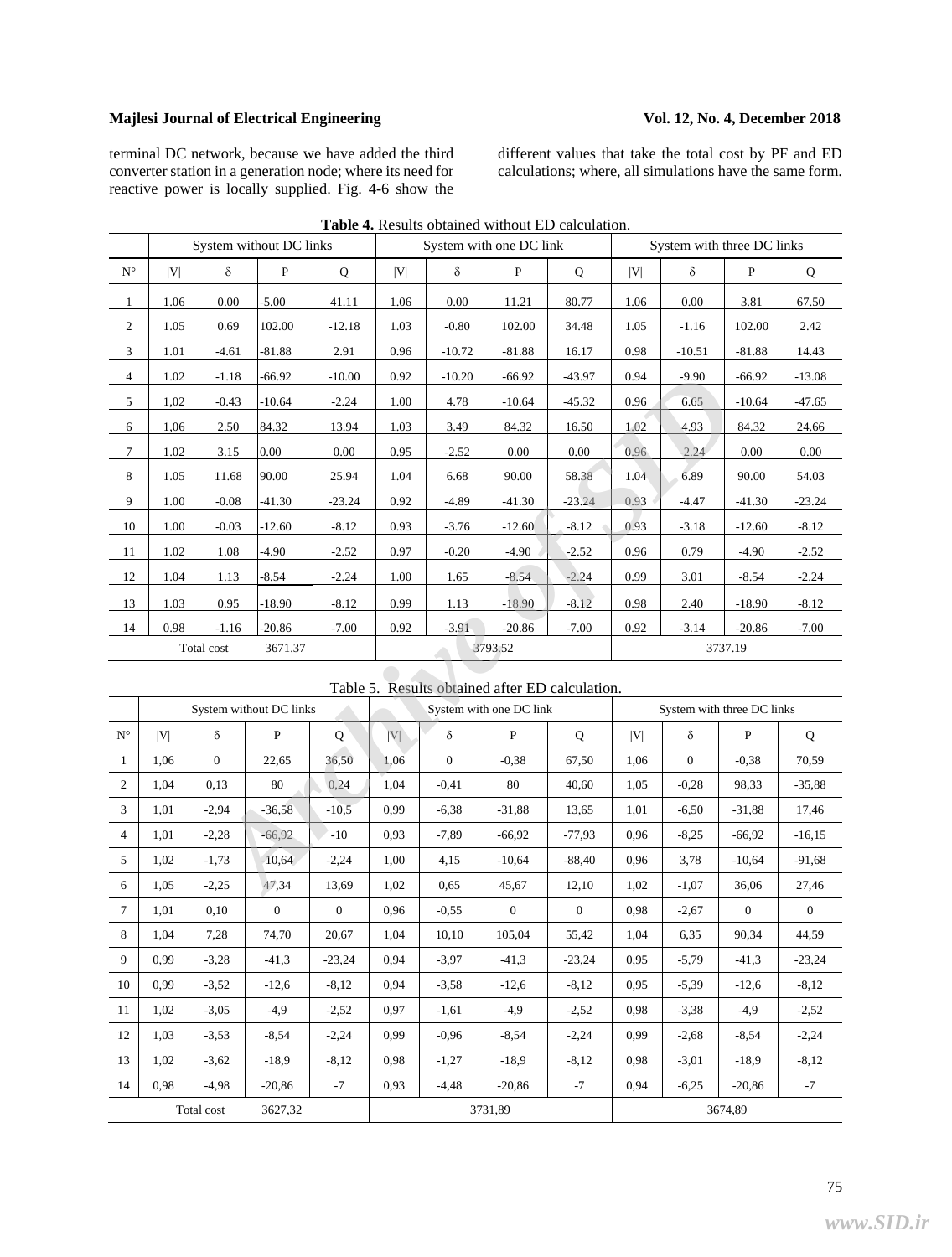|                      | Solution before optimization |          |           | Solution after optimization |  |
|----------------------|------------------------------|----------|-----------|-----------------------------|--|
|                      | Rectifier                    | Inverter | Rectifier | Inverter                    |  |
| $ V $ $ PU $         | 0.915                        | 1.01     | 0.933     | 0.999                       |  |
| Vd [PU]              | 0.9832                       | $0.97*$  | 0.9832    | $0.97*$                     |  |
| KТ                   | 1.13                         | 1.06     | 1.116     | 1.062                       |  |
| $\theta$ d [°]       | $5*$                         | $15*$    | $5*$      | $15*$                       |  |
| Pd [PU]              | $1.02*$                      | 1.0063   | $1.02*$   | 1.0063                      |  |
| Qd [PU]              | 0.3396                       | 0.4308   | 0.3396    | 0.4308                      |  |
| $\cos \phi$ [°]      | 18.417                       | 23.176   | 18.417    | 23.176                      |  |
| Id [PU]              | 1.0374                       |          | 1.0374    |                             |  |
| $Pd_{Loss}$ [ $PU$ ] |                              | 0.0137   |           |                             |  |

**Table 6.** The converter results of one DC link.

\* indicate specified value



**Fig. 4.** Variations of total costs of the AC system without DC links.

![](_page_6_Figure_7.jpeg)

**Fig. 5.** Variations of total costs of the system in presence of one DC link.

![](_page_6_Figure_9.jpeg)

**Fig. 6.** Variations of total costs of the system in presence of the multi-terminal DC network.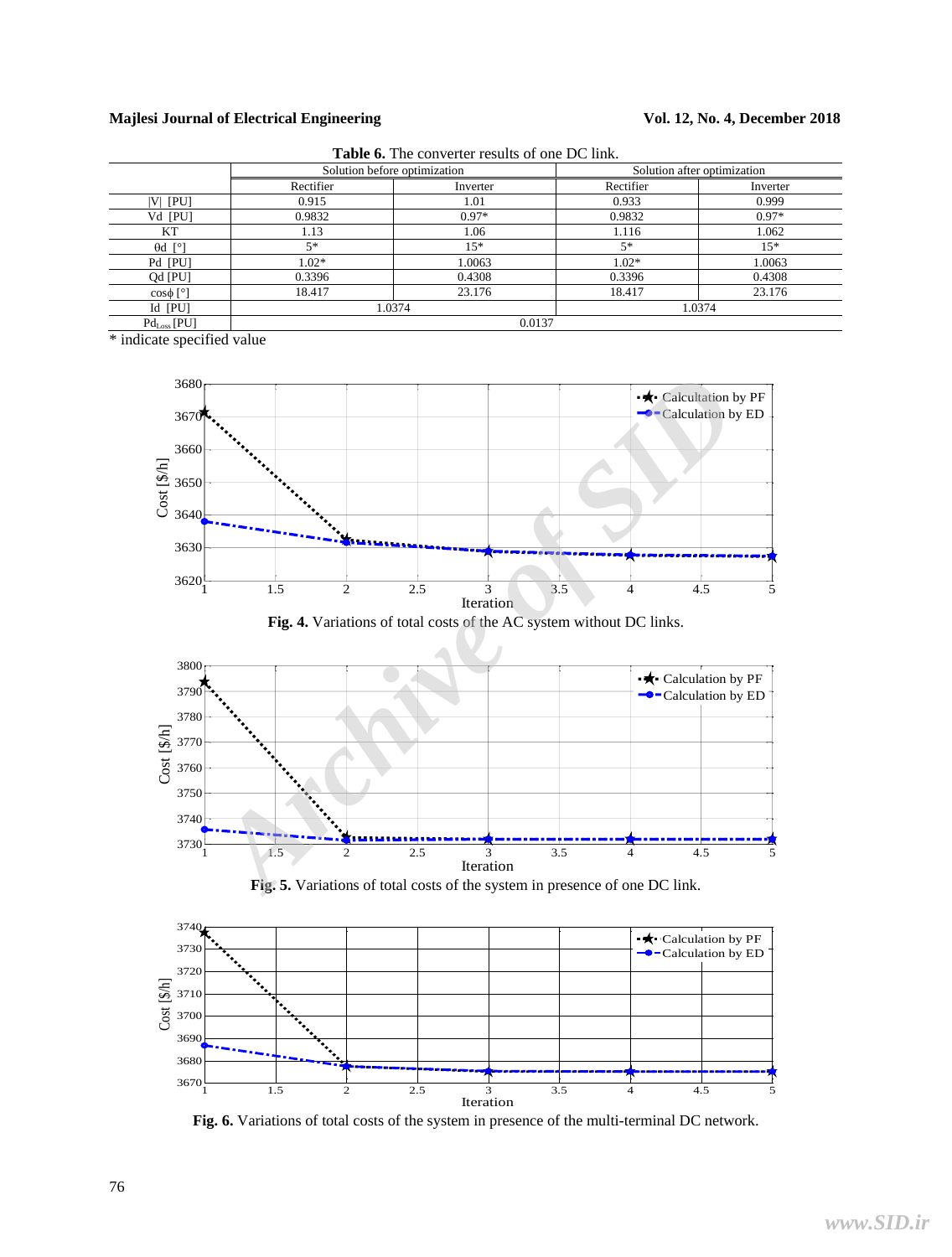#### **Majlesi Journal of Electrical Engineering Server All 2nd Server 2018** Vol. 12, No. 4, December 2018

During the calculations, we have noted that the DC power losses are not affected and remain constant in the iterative computation; this is due to the variations of the converter transformers ratios which kept the other control parameters without variation.

$$
B = \begin{bmatrix} 0.2581 & 0.0390 & -0.0064 & 0.0392 & -0.0118 \\ 0.0390 & 0.0247 & 0.0040 & 0.0164 & -0.0016 \\ -0.0064 & 0.0040 & 0.0236 & 0.0000 & -0.0070 \\ 0.0392 & 0.0164 & 0.0000 & 0.0495 & -0.0057 \\ -0.0118 & -0.0016 & -0.0070 & -0.0057 & 0.0107 \end{bmatrix} (27)
$$
  
\n
$$
B_0 = [0.0201 \quad 0.0036 \quad -0.0007 \quad 0.0060 \quad -0.0017] \quad (28)
$$

$$
B_{00} = 0.0011\tag{29}
$$

 $R =$ 

|  | $\begin{bmatrix} 0.2873 \\ 0.0140 \\ -0.0101 \\ 0.0506 \\ -0.0307 \end{bmatrix}$ | 0.0140<br>0.0259<br>0.0043 | $-0.0101$<br>0.0043<br>0.0212 | 0.0506<br>0.0008<br>$-0.0123$                                      | $-0.0307$<br>$-0.0115$<br>$-0.0086$ | (30) |  |
|--|----------------------------------------------------------------------------------|----------------------------|-------------------------------|--------------------------------------------------------------------|-------------------------------------|------|--|
|  |                                                                                  | 0.0008<br>$-0.0115$        | $-0.0123$<br>$-0.0086$        | 0.0763<br>$-0.0128$                                                | $-0.0128$<br>0.0236                 |      |  |
|  | $B_{00} = 9.0992 10^{-4}$                                                        |                            |                               | $B_0 = [0.0147 \ -0.0001 \ -0.0006 \ 0.0068 \ -0.0017] \quad (31)$ |                                     | (32) |  |
|  |                                                                                  |                            |                               |                                                                    |                                     |      |  |

#### **8. CONCLUSION**

In this article, we have studied the power flow in combined AC-DC systems for a single DC link and a multi-terminal DC system. The combination of the power flow calculation with the economic dispatch problem, and the technique of injection powers in AC-DC nodes, has successfully optimized the total cost of the total production of active powers in presence of DC power transmissions. The use of interior point method (IPM) for economic dispatch optimization with the Newtonian's methods of AC-DC power flow calculation has successfully converged the active power solution of the economic dispatch problem to those of power flow, which means the efficiency of the calculation technique and the validity of obtained economic results. In an acceptable margin of errors for new load demands, we can directly use the obtained losses matrix and losses DC powers to recalculate in real time the new economic solutions only by the economic dispatch problem calculation. **EXERENCIES**<br>
(29)<br> **AREFERENCES**<br>
(11 choomic Disputed Marcos in Economic Disputed 2008<br>
11 choomic Disputed 2008<br>
11 choomic Disputed Archives B. HEEF Trans. Vol.5, No.4, pp. 12<br>
3 0.0212 -0.0123 -0.0108 (30)<br>
3 0.0212

#### **Nomenclature**

- *Fi* The cost function of unit *i*
- *PGi***,** The active power of unit *i*
- *PL* The total active power losses
- *P<sub>D</sub>* Total demand of active power

*PLAC* The losses of the AC equivalent network devoid of all DC links.

- *PLDC* The losses of all DC links
- *Ndc* Number of DC links.

 $\theta_{dk}$  The angle of firing delay for the rectifier and the extinction angle for the inverter

**k** The power factor at the converter,

 $T_k$  The transformation ratio of the load tap changer

*Xck* The equivalent reactance of the converter transformer

- *Rdc* Resistance of the DC line,
- $V_k$ , The voltage on the primary side of the
- converter transformer
- *Vdk***,** The DC voltage
- *Pdk***,** The injected active power
- *Qdk***,** The injected reactive power
- *Id***,** The DC line current

#### **REFERENCES**

- [1] Chowdhury B. H. and Rahrnan S., **"A Review Of Recent Advances in Economic Dispatch",** Power Syst. IEEE Trans., Vol. 5, No 4, pp. 1248-1259 1990.
- [2] A. J. Wood and Wollenberg B. F., **"Power Generation: Operation and Control",** John *Wiley and Sons. Inc., Second Ed. New York*, pp. 29-50, 1996.
- [3] Ouiddir R., Rahli M. and Abdelhakem-Koridak L., **"Economic Dispatch Using a Genetic Algorithm: Application to Western Algerian Electrical Power Network",** *J. of Inf. Sci. and Eng.,* Vol. 21, pp. 659- 668, 2005.
- [4] Yalcinoz T. and Altun H., **"Environmentally Constrained Economic Dispatch Via a Genetic Algorithm with Arithmetic Crossover",** *IEEE AFRICON*, Vol. 2, pp. 923–928, 2002.
- [5] Younes M. Rahli M., **"Economic Power Dispatch Using Combination of Two Genetic Algorithms",** *J. of Electr. And Electron. Eng.,* Vol. 6, pp. 175-181, 2006.
- [6] Yalcinoz T. and Short M. J., **"Neural Networks Approach for Solving Economic Dispatch Problem with Transmission Capacity Constraints",** *IEEE Transactions on Power Systems*, Vol. 13, No. 2, pp. 307-314, 1998.
- [7] Moreira F. S., Ohishi T. and da Silva Filho J. I., **"Influence of The Thermal Limits Of Transmission Lines In The Economic Dispatch",** *IEEE [Power Engineering Society, General Meeting.](http://ieeexplore.ieee.org/xpl/mostRecentIssue.jsp?punumber=11204)*  2006*.*
- [8] June-Ho Ho P., E Yoo-Shin Shin [K., Il-Kyu Kyu](http://ieeexplore.ieee.org/search/searchresult.jsp?newsearch=true&queryText=%2C+Economic+load+dispatch+for+piecewise++quadratic++cost++function++using++Hopfield+neural++network) L[.](http://ieeexplore.ieee.org/search/searchresult.jsp?newsearch=true&queryText=%2C+Economic+load+dispatch+for+piecewise++quadratic++cost++function++using++Hopfield+neural++network) and Kwang Y., **"Economic Load Dispatch for Piecewise Quadratic Cost Function using Hopfield Neural Network"**, *IEEE Trans. on Power Syst*., Vol. 8, No. 3, pp. 1030-1038, 1993.
- [9] Yon[g L. a](http://ieeexplore.ieee.org/search/searchresult.jsp?searchWithin=p_Authors:.QT.Liu%20Yong.QT.&searchWithin=p_Author_Ids:37634460900&newsearch=true)nd Ta[o S.,](http://ieeexplore.ieee.org/search/searchresult.jsp?searchWithin=p_Authors:.QT.Shang%20Tao.QT.&searchWithin=p_Author_Ids:37531608000&newsearch=true) **["Economic Dispatch of Power](http://ieeexplore.ieee.org/xpl/articleDetails.jsp?tp=&arnumber=4510019&queryText%3Deconomic+dispatch+of+power+system)  [System Incorporating Wind Power Plant](http://ieeexplore.ieee.org/xpl/articleDetails.jsp?tp=&arnumber=4510019&queryText%3Deconomic+dispatch+of+power+system)**", *[Power](http://ieeexplore.ieee.org/xpl/mostRecentIssue.jsp?punumber=4494446)  [Engineering Conference](http://ieeexplore.ieee.org/xpl/mostRecentIssue.jsp?punumber=4494446)*, pp. 159–162, 2007.
- [10] Brini S. Abdallah H. H. and Ouali A., **"Economic Dispatch for Power System Included Wind and Solar Thermal Energy"**, *Leonardo Journal of Sciences*, Vol. 14, pp. 204-220, January-June 2009.
- [11] Zeynelgil H. L., Sengor N. S. [and](http://ieeexplore.ieee.org/search/searchresult.jsp?searchWithin=p_Authors:.QT.Zeynelgil,%20H.L..QT.&searchWithin=p_Author_Ids:37271169600&newsearch=true) Demiroren A., **"The Investigation of Environmental/Economic Dispatch by using Hopfield NN, [Power Tech](http://ieeexplore.ieee.org/xpl/mostRecentIssue.jsp?punumber=9135) [Conference Proceedings"](http://ieeexplore.ieee.org/xpl/mostRecentIssue.jsp?punumber=9135)**, *IEEE Bologna*, Vol. 2, 2003.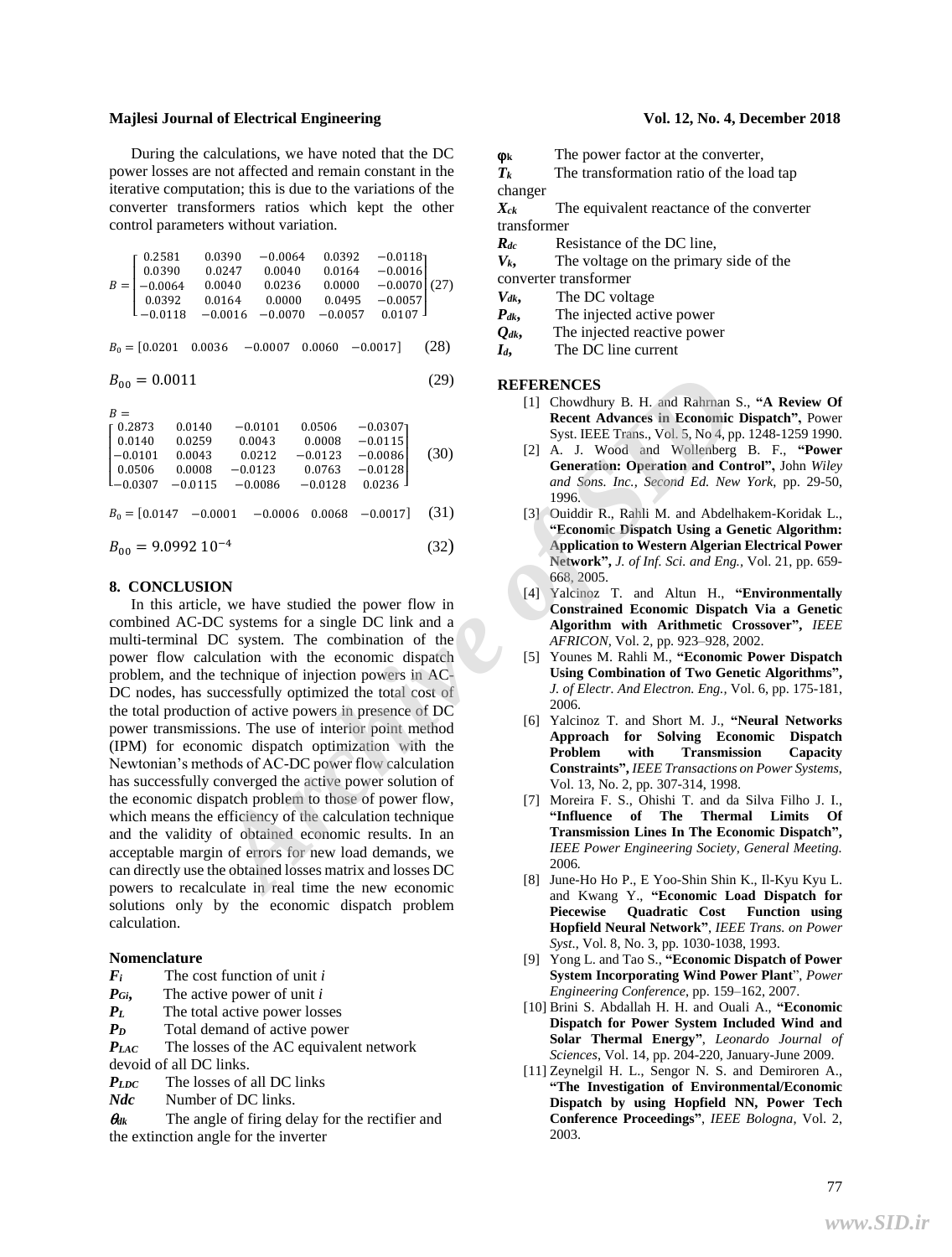- [12] King T. D., El-Hawary M. E. and El-Hawary F., **"Optimal Environmental Dispatching of Electric Power Systems Via an Improved Hopfi3eld Neural Network Model"**, *IEEE Transactions on Power Systems*, Vol. 10, No. 3, pp. 1559-1565, 1995.
- [13] [King](http://ieeexplore.ieee.org/search/searchresult.jsp?searchWithin=p_Authors:.QT.King,%20R.T.F.A..QT.&newsearch=true) R. T. F. A. and Rughooputh H. C. [S.,](http://ieeexplore.ieee.org/search/searchresult.jsp?searchWithin=p_Authors:.QT.Rughooputh,%20H.C.S..QT.&searchWithin=p_Author_Ids:37353470100&newsearch=true) **["Elitist](http://ieeexplore.ieee.org/xpl/articleDetails.jsp?tp=&arnumber=1299792&queryText%3Denvironmental%2Feconomic+dispatch)  [Multiobjective Evolutionary Algorithm for](http://ieeexplore.ieee.org/xpl/articleDetails.jsp?tp=&arnumber=1299792&queryText%3Denvironmental%2Feconomic+dispatch)  [Environmental/Economic Dispatch"](http://ieeexplore.ieee.org/xpl/articleDetails.jsp?tp=&arnumber=1299792&queryText%3Denvironmental%2Feconomic+dispatch),** *Congress on [Evolutionary Computation,](http://ieeexplore.ieee.org/xpl/mostRecentIssue.jsp?punumber=9096)* Vol. 2, pp. 1108–1114, 2003.
- [14] Bayon [L.,](http://ieeexplore.ieee.org/search/searchresult.jsp?searchWithin=p_Authors:.QT.Bayon,%20L..QT.&searchWithin=p_Author_Ids:38242543700&newsearch=true) Grau J. [M.,](http://ieeexplore.ieee.org/search/searchresult.jsp?searchWithin=p_Authors:.QT.Grau,%20J.M..QT.&searchWithin=p_Author_Ids:38232090300&newsearch=true) [Ruiz](http://ieeexplore.ieee.org/search/searchresult.jsp?searchWithin=p_Authors:.QT.Ruiz,%20M.M..QT.&searchWithin=p_Author_Ids:38235684100&newsearch=true) M. M. and Suarez P. [M.,](http://ieeexplore.ieee.org/search/searchresult.jsp?searchWithin=p_Authors:.QT.Suarez,%20P.M..QT.&searchWithin=p_Author_Ids:38232543700&newsearch=true) **"The exact solution [of the environmental/](http://ieeexplore.ieee.org/xpl/articleDetails.jsp?tp=&arnumber=6140617&queryText%3Denvironmental%2Feconomic+dispatch)**

**[economic dispatch problem",](http://ieeexplore.ieee.org/xpl/articleDetails.jsp?tp=&arnumber=6140617&queryText%3Denvironmental%2Feconomic+dispatch)** *IEEE Transactions on Power Systems*, Vol. 27, [No. 2 pp. 723–731,](http://ieeexplore.ieee.org/xpl/RecentIssue.jsp?punumber=59) 2012.

- [15] Saadat H., **"Power System analysis"**, *McGraw-Hill Ser. in Electr. and Comput. Eng.*, 1999.
- [16] Grainger J. J. and Stevenson W. D., **"Power Syst. Analysis",** *McGraw-Hill, New York*, 1994.
- [17] Wang X., Song Y. and Irving M., **"Modern power systems analysis",** *Springer Sci. Bus. Media*, 2008.
- [18] Castronuovo E. D., Campagnolo J. M. and Salgado R., **"New version of interior point methods applied to the optimal power flow problem",** *Brazilian federal center in electrical studies*, Brazil, 2001.

*Archive of SID*